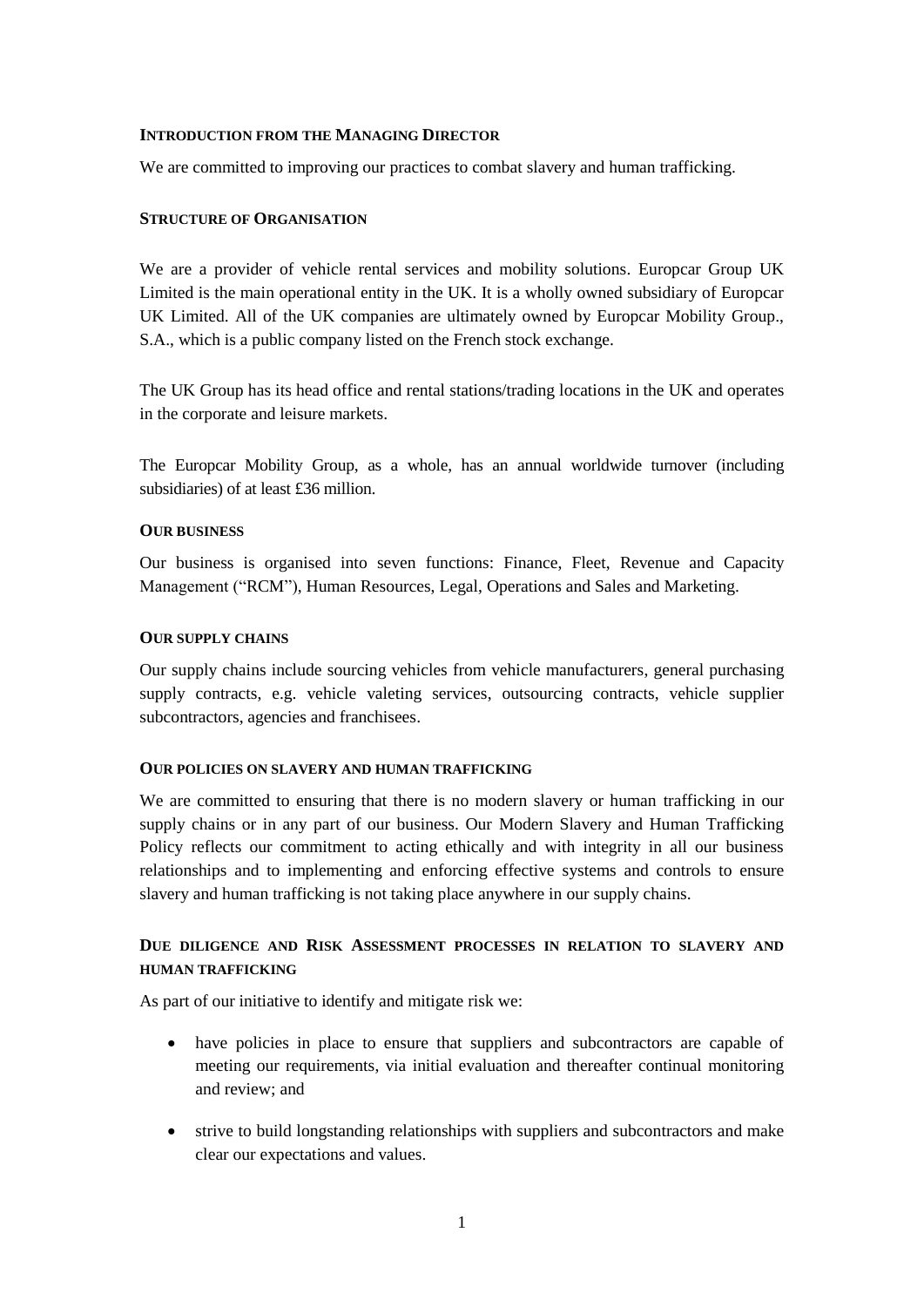We have in place systems to:

- Identify and assess potential risk areas in our supply chains;
- Mitigate the risk of slavery and human trafficking occurring in our supply chains;
- Monitor potential risk areas in our supply chains; and
- Encourage employees and contractors to report instances of non-compliance or concern and to protect whistle blowers, by way of a confidential and secure online reporting portal.

### **SUPPLIER ADHERENCE TO OUR VALUES**

We have a robust approach to combatting slavery and human trafficking and we expect all those in our supply chains and contractors to comply with our values. To do this, we have in place a supply chain compliance programme. This consists of including general compliance provisions in supplier contracts where appropriate. We also require all suppliers to provide us with a copy of their Modern Slavery policy. However, there are cases where some organisations, typically small businesses, do not have one. In these instances, we provide a copy of our own Modern Slavery and Human Trafficking policy and require written confirmation from the supplier that it will comply with it as if it was its own policy.

We have a dedicated compliance team, which consists of involvement from the Legal and Human Resources functions.

In addition to the due diligence aspects set out above, individual business areas (Fleet, Operations and Procurement) are required to review and carry out risk assessments in relation to suppliers. If any concerns or areas of non-compliance are highlighted, these will be reported to the Board of Directors and/or the Compliance Officer.

## **TRAINING**

To ensure a high level of understanding of the risks of modern slavery and human trafficking in our supply chains and our business, during 2021 we sourced and delivered a professional training course to members of the senior management team, as well as senior operations directors and all members of staff who have regular contract with our supply chain partners as part of their role. This explained the key elements of human trafficking and modern slavery, as well as signs to look out for and how to deal with any suspected incidence of human trafficking and modern slavery. As at 17 May 2022, 47% of employees who were identified as needing to complete the training have completed the module, with a minimum pass rate of 80%.

## **OUR EFFECTIVENESS IN COMBATING SLAVERY AND HUMAN TRAFFICKING**

We use the following key performance indicators (KPIs) to measure how effective we have been to ensure that slavery and human trafficking is not taking place in any part of our business or supply chains: